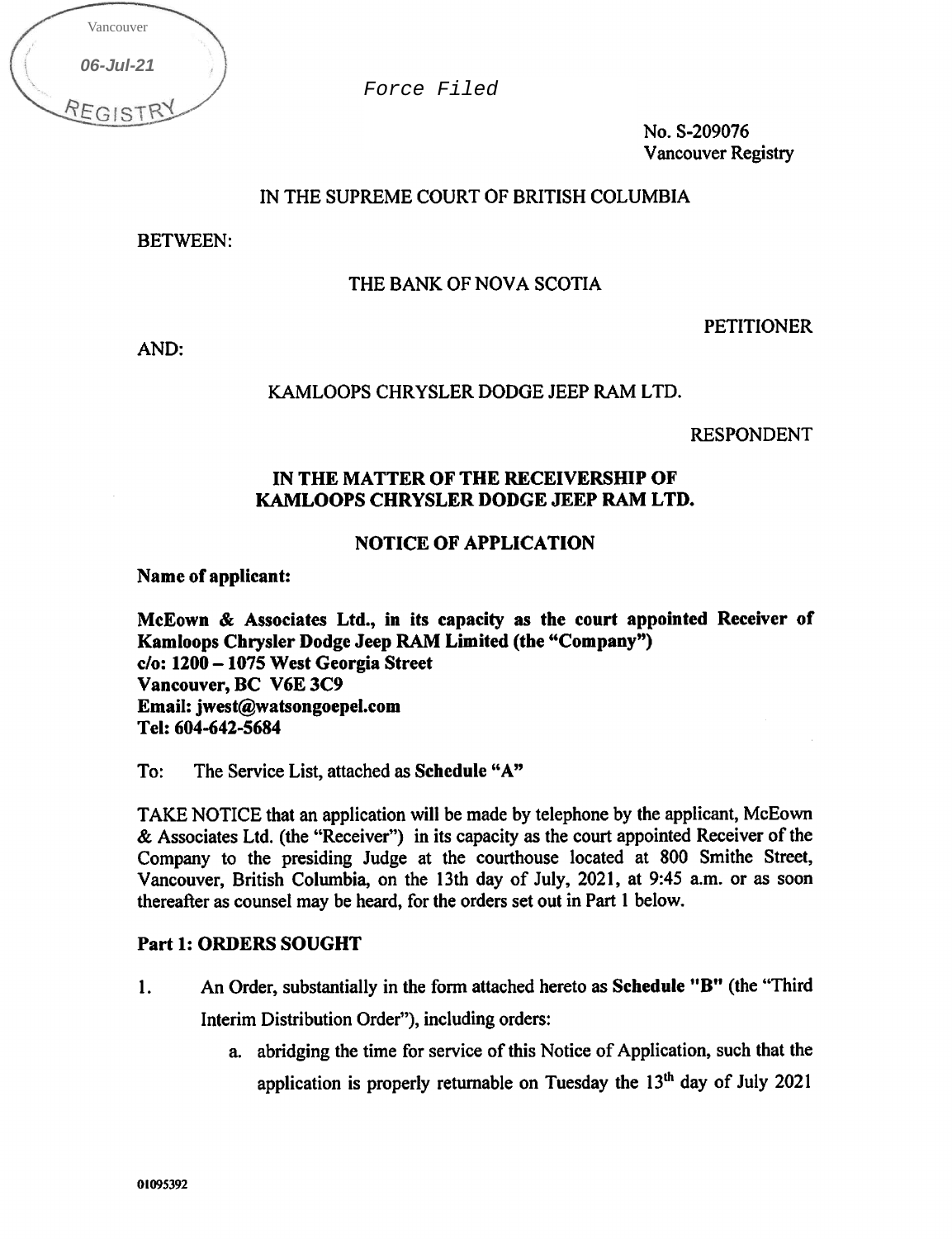and dispensing with service upon any interested party other than those parties on the Service List maintained by the Receiver; and

- b. authorizing and directing the Receiver to make a distribution of \$500,000 from the Company assets to Brian Johnson and James McManes Holdings Ltd. (together referred to as "BJJM Holdings") to partially pay out the Company's secured obligations.
- 2. Such further and other orders as the court deems just.

#### Part 2: FACTUAL BASIS

- 3. By Order made September 8, 2020 McEown & Associates Ltd. (the "Receiver") was appointed receiver, without security, of all of the assets, undertakings and property of the Company (the "September 8, 2020 Order").
- 4. At all material times the Company operated a motor vehicle dealer dealership in Kamloops British Columbia (the "Dealership").
- 5. Prior to the September 8, 2020 Order the Receiver had been appointed (on March 9, 2020) proposal trustee of the Company (in accordance with the Bankruptcy and Insolvency Act (the "BIA")) in proceedings commenced in the Supreme Court of British Columbia In Bankruptcy, Vernon Registry, Court No. 56401 (the "Proposal Proceedings").
- 6. On September 3, 2020 Madam Justice Devlin made an order in the Proposal Proceedings approving the sale of the Dealership (the "Sale Transaction") and ancillary orders (the "Approval and Vesting Order").
- 7. The Sale Transaction was scheduled to complete on September 8, 2020 but did not complete on that date and the Company was deemed to have made an assignment into bankruptcy on September 10, 2020. In addition to its appointment as Receiver, McEown & Associates Ltd. is the trustee in bankruptcy of the Company.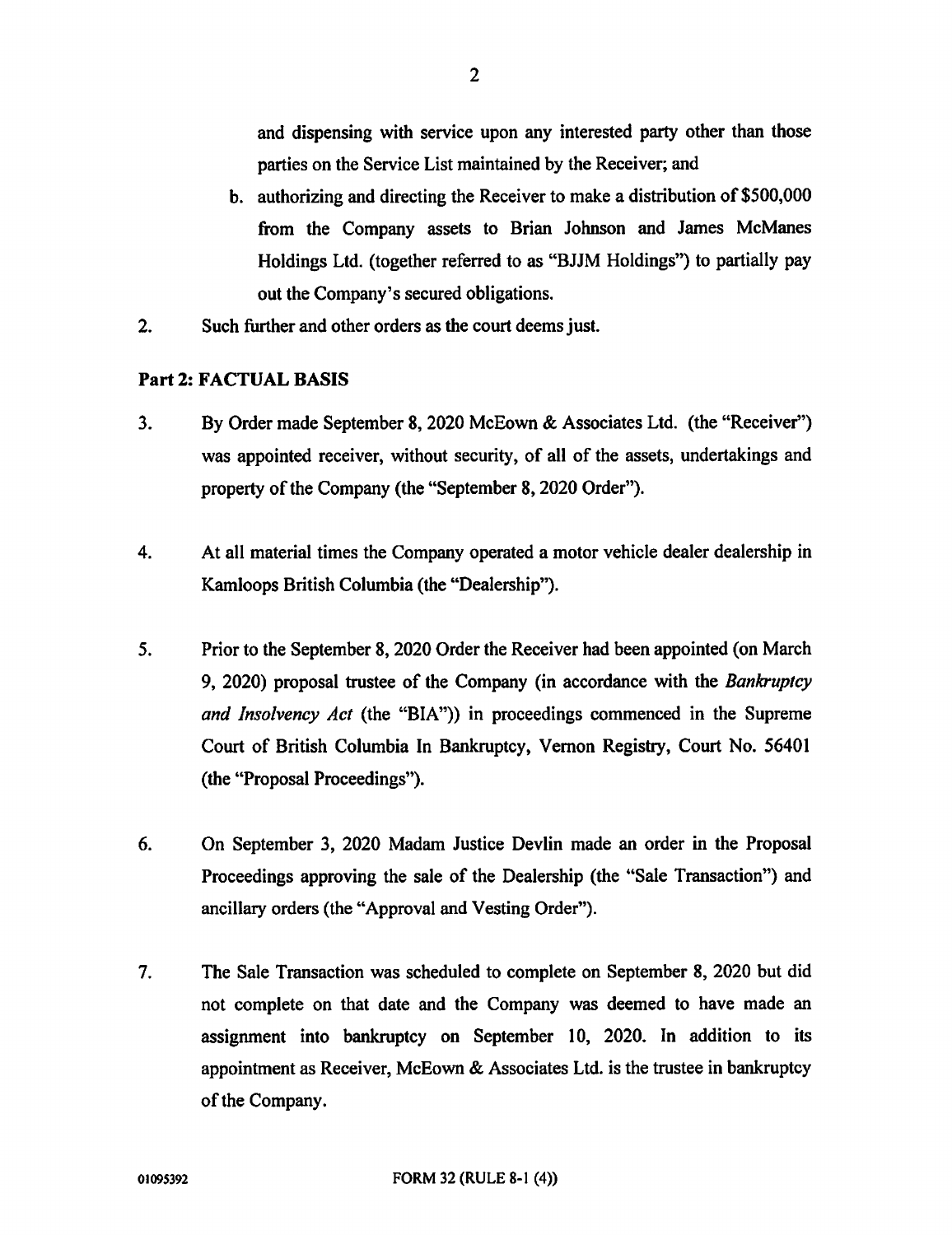- 8. The September 8, 2020 Order appointing the Receiver expressly recognized and adopted as an Order in these proceedings, the Approval and Vesting Order thereby authorizing the Receiver to complete the Sale Transaction.
- 9. On September 9, 2020 the Sale Transaction completed and the Receiver received the sum of \$7,175,498.50 representing the sale proceeds from the Sale Transaction (the "Sale Proceeds").

#### Secured Claims

- 10. As at the date of the September 8, 2020 Order and completion of the Sale Transaction various security interests were registered against the assets of the Company pursuant to the Personal Property Security Act RSBC 1996, Chapter 359 ("PPSA"). The security registrations were generally divided into two separate categories being:
	- a. general security agreements registered in the following priority:
		- i. Base Registration No. 96776K registered August 17, 2018 in favour of the Bank of Nova Scotia ("BNS");
		- ii. Base Registration No. 994381K registered August 30, 2018 in favour of Roynat Inc. ("Roynat"); and
		- iii. Base Registration No. 997933K registered August 31, 2018 in favour of BJJM Holdings;
	- b. serial number registrations for specific motor vehicles in favour of:
		- i. BNS;
		- ii. Roynat;
		- iii. the Company;
		- iv. Alberta Auto House Ltd.; and
		- v. Fraser City Motors Ltd.

(together referred to as the "Security Registrations")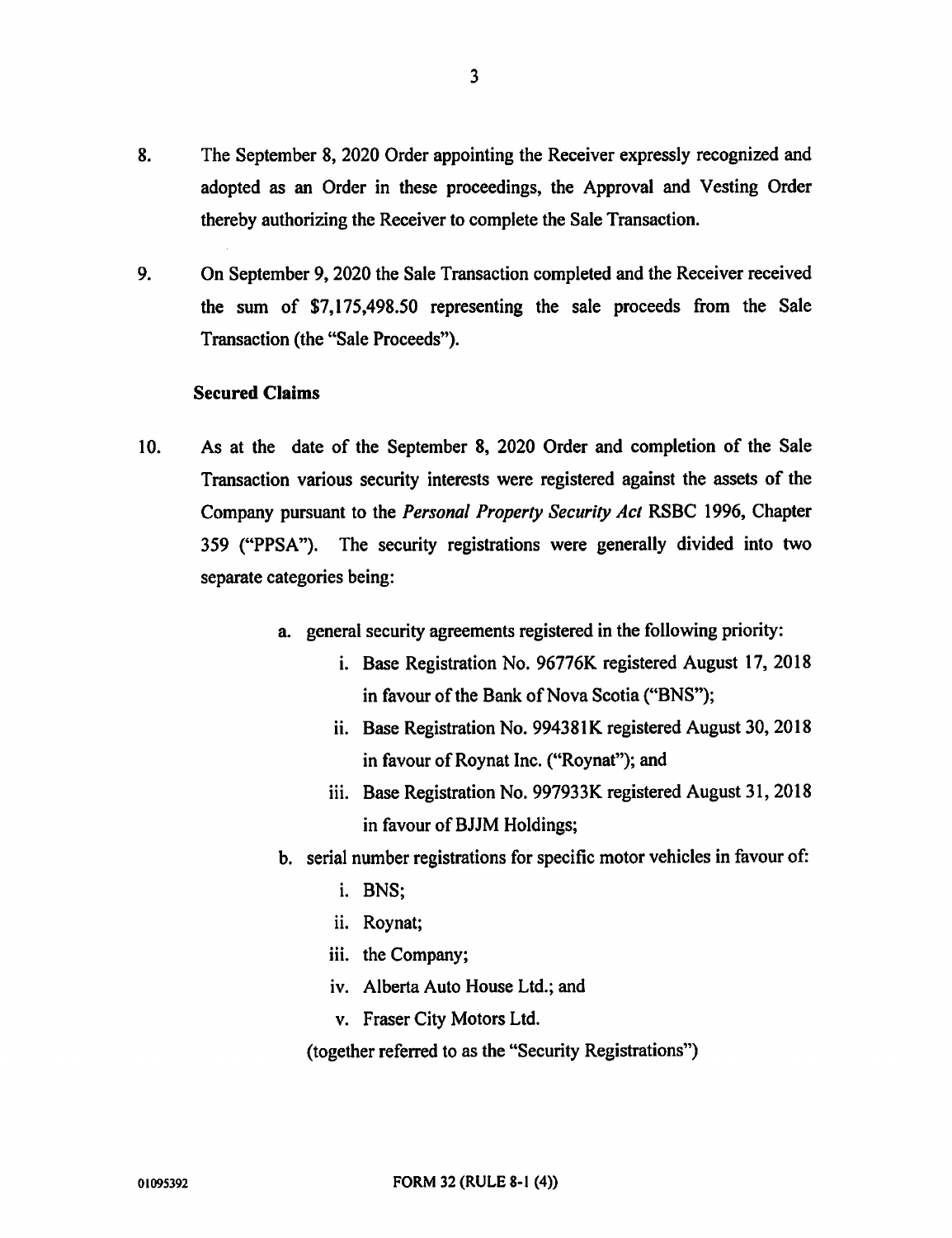- 11. Particulars of the Security Registrations are appended to the Receiver's First Report dated October 19, 2020 (the "First Report").
- 12. At completion of the Sales Transaction vehicle inventory lists were prepared (the "Inventory Lists"). The Receiver reviewed the Inventory Lists and determined that none of the vehicles which had serial number registrations in favour of Alberta Auto House Ltd. or Fraser City Motors Ltd. were sold in the Sales Transaction or were retained by the Company. Based on that review the Receiver was of the view that the third party serial number security in favour of Alberta Auto House Ltd. and Fraser City Motors Ltd. did not attach to any of the funds realized by the Receiver in these proceedings.
- 13. The Receiver and its counsel have also received and reviewed copies of the security documents supporting the general security agreement Security Registrations as a result of which the Receiver is of the view:
	- a. that BNS had a first priority security interest in the Company assets;
	- b. Roynat had a second priority security interest in the Company assets; and
	- c. BJJM Holdings have a third priority security interest in the Company assets.
- 14. By Orders made October 23, 2020 and December 10, 2020 the Receiver was authorized and directed to distribute funds realized from the Company assets to the BNS and Roynat as a result of which, the Company's indebtedness to those secured creditors is now extinguished.

# Brian Johnson and James McManes Holdings Ltd.

15. On or about September 30, 2020 BJJM Holdings filed a Proof of Claim (together with supporting documentation) for \$969,752.98 in the Bankruptcy proceedings.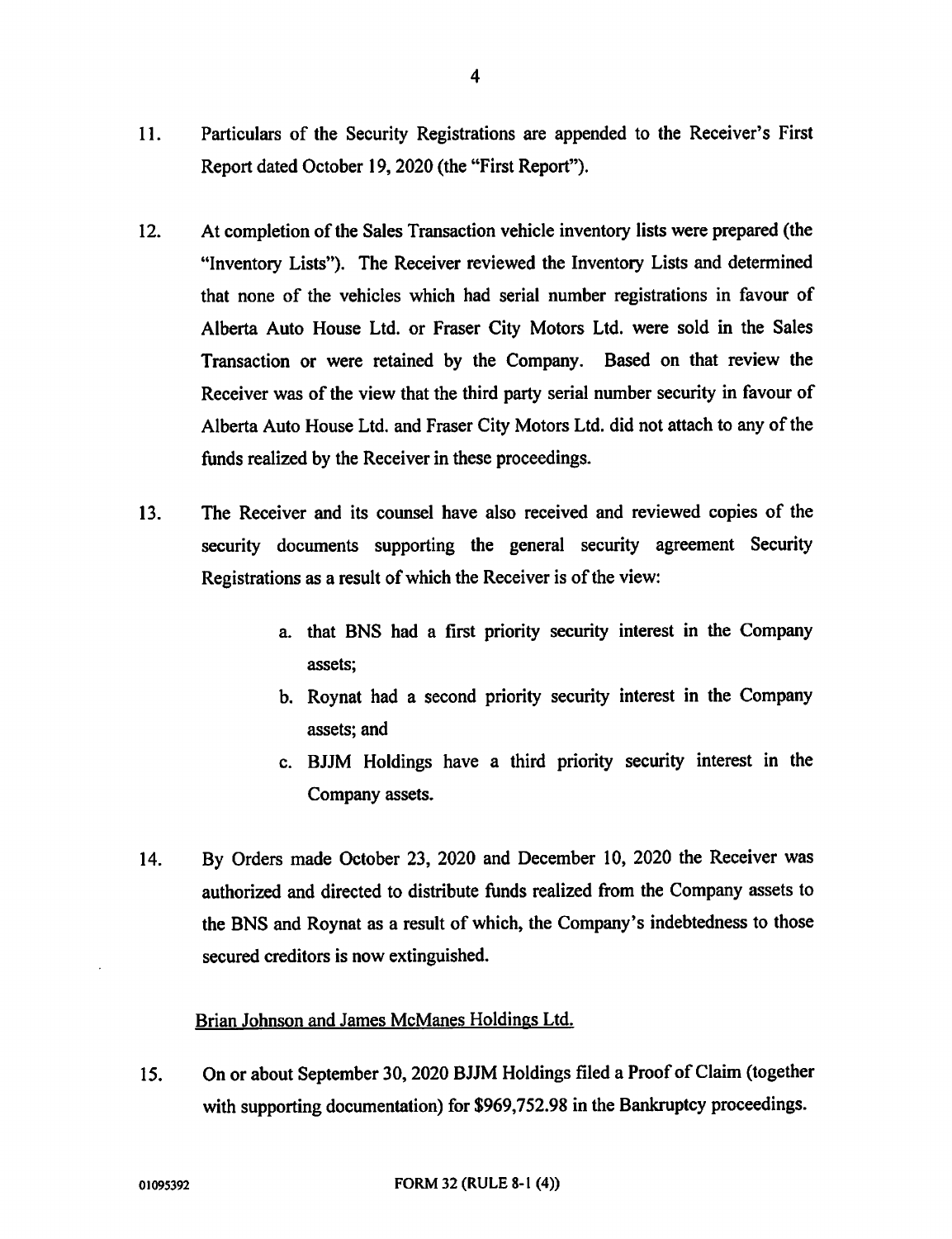- 16. The Receiver is of the view that the BJJM Holdings debt has priority over unsecured claims as a result of the general security agreement registered in its favour.
- 17. As of June 30, 2021 the amount due and owing to BJJM Holdings is \$1,015,137.55 with *per diem* interest occurring at a rate of \$158.50 per day.

# Other Claims

- 18. Based on the Receiver's investigations, in addition to the secured indebtedness as at September 8, 2020 Order the Company was also indebted to the Canada Review Agency ("CRA") and the Ministry of Finance, British Columbia for the following dates:
	- a. CRA-payroll source deductions.
	- b. CRA GST; and
	- c. Ministry of Finance PST/EHT.
- 19. As previously reported the Province is not claiming a right of priority for its PST or EHT claims.
- 20. The Canada Revenue Agency ("CRA") has recently completed an audit of the Company's payroll source deduction excise tax obligations (the "Audit"). As a result of the Audit CRA has advised that it will be filing an amended Proof of Claim which the Receiver understands will include both secured claims (advanced pursuant to a statutory deemed trust) and unsecured claims the particulars of which are expected to be as follows: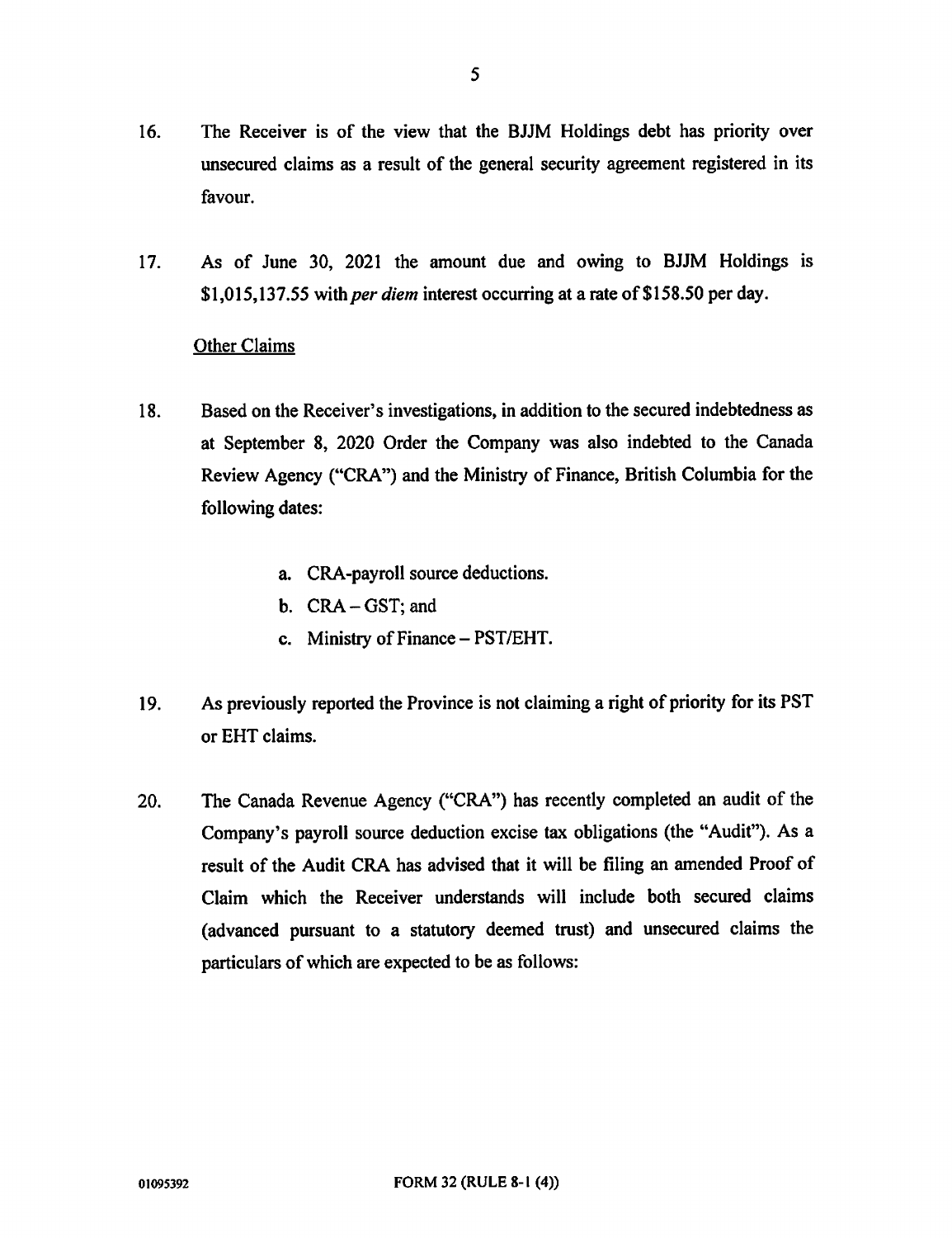| <b>Account</b>               | <b>Amount</b> | <b>Remarks</b>                   |
|------------------------------|---------------|----------------------------------|
| <b>Unsecured Claim</b>       |               |                                  |
| <b>GST RT0001</b>            | 136,048.72    | Principal<br>$+$                 |
|                              |               | penalties & interest             |
| Corp. Tax RC0001             | 56,067.67     | Principal<br>$+$                 |
|                              |               | penalties & interest             |
| Payroll RP0001               | 8,437.79      | <b>Penalties</b><br>&            |
|                              |               | (non-<br>Interest                |
|                              |               | deemed trust)                    |
| Payroll RP0002               | 52,613.27     | Tax<br>Principal                 |
|                              |               | Owing                            |
| Payroll RP0002               | 18,701.00     | <b>Penalties</b><br><b>&amp;</b> |
|                              |               | (non-<br>Interest                |
|                              |               | deemed trust)                    |
| <b>Total Unsecured Claim</b> | 271,868.45    |                                  |
| <b>Property Claim</b>        |               |                                  |
| Payroll RP0002               | 188,085.82    | <b>Trust</b><br>Deemed           |
|                              |               | (Property Claim)                 |
|                              |               |                                  |
| <b>Total CRA Claim</b>       | 459,954.27    |                                  |

21. As a result of the Bankruptcy the Receiver is of the view that the CRA claim for GST does not have priority over the secured creditor claims and that the priorities set out above are likely to be correct.

# Activities of the Receiver since the Second Report

22. Since the Second Report the Receiver has undertaken a variety of activities including: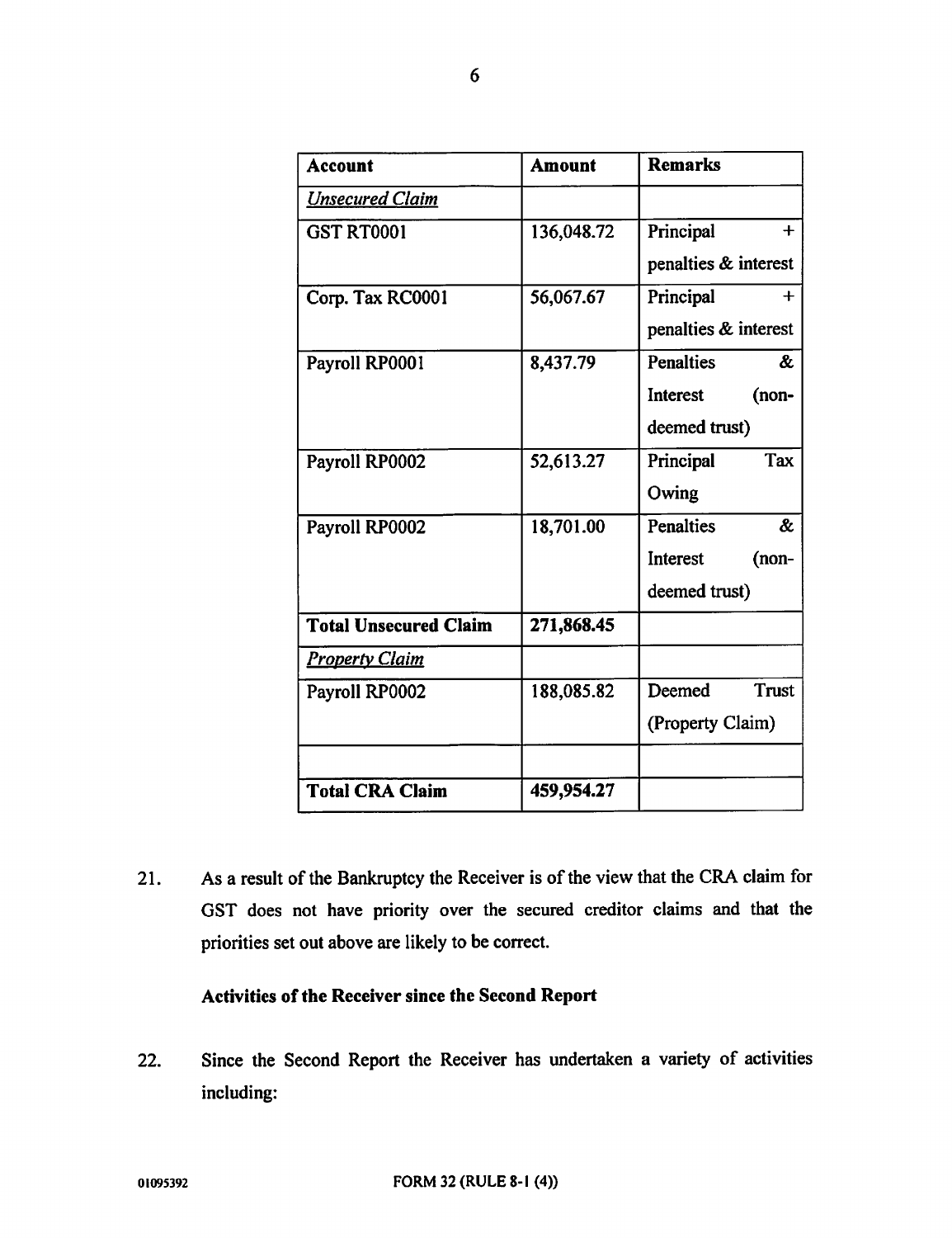- a. pursuing collection of the Company's outstanding receivables which has resulted in further collections totaling approximate \$54,000;
- b. arranging final payout of Bank of Nova Scotia and Roynat secured debt;
- c. arranging for the preparation, and delivery, of employee T-4's and T-4 Summaries;
- d. communicating with CRA and providing information requested by CRA in connection with the payroll and excise tax audits;
- e. preparing and filing of Receiver reports with the Office of the Superintendent of Bankruptcy; and
- f. preparing of the 3'd Receiver's Report to Court.
- 23. The Receiver has prepared and produced (Appendix "B" to its Third Report dated July 6, 2021) a Statement of Receipts and Disbursements as at June 30, 2021.

#### Proposed distribution to BJJM Holdings

- 24. On August 31, 2018 BJJM Holdings registered a Financing Statement in the British Columbia Personal Property Registry (the "BJJM Holdings Registration"). At the request of the Receiver BJJM Holdings provided documents, including the following, supporting the BJJM Holdings Registration:
	- a. promissory note dated August 31, 2018 with a principal amount of \$2,000,000.00 issued by Lemieux Auto Inc. in favour of BJJM Holdings;
	- b. guarantee dated August 31, 2018 of the Note; and
	- c. general security agreement dated August 31, 2018 between BJJM Holdings (as secured party) and the Company (as debtor) (the "BJJM Holdings GSA").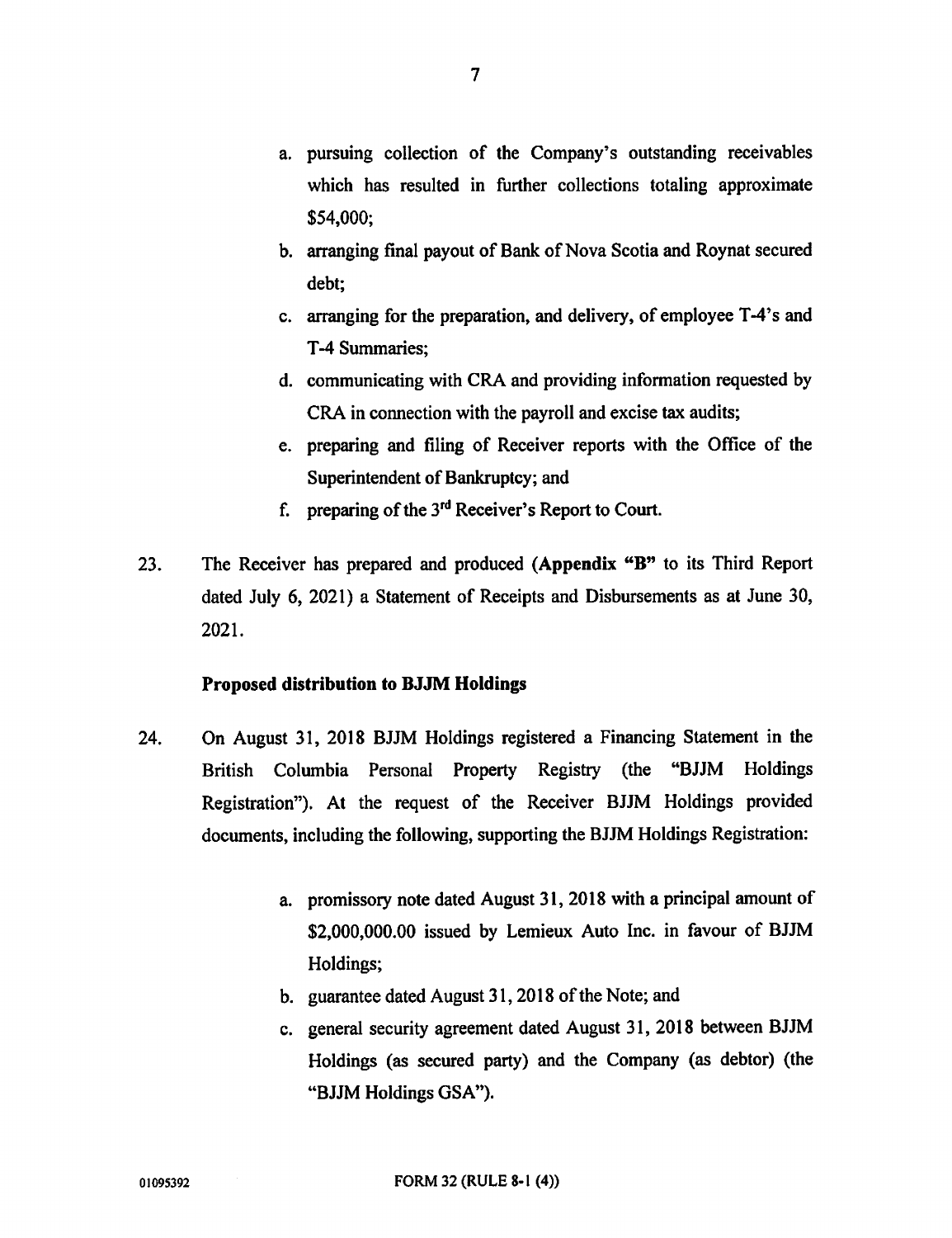- 25. The promissory note, guarantee and BJJM Holdings GSA arose as a result of a vendor take back loan at the time that the Dealership was acquired.
- 26. Based on the Receiver's (and its counsel) review of the BJJM Holdings security documents the Receiver is of the view that:
	- i. BJJM Holdings has a perfected security interest over the Company assets including the net sale proceeds; and
	- ii. as a result of the payments made to the BNS and Roynat the BJJM Holdings GSA has priority over the balance of the claims against the Company other than the CRA's deemed trust claim for payroll source deductions and the administration costs of the receivership.
- 27. In addition to the Company, the obligations to BJJM Holdings were also guaranteed by Guy Lemieux (the former director of the Company) and Suckdev Manhas. As a result of the failure of the Company, Mr. Lemieux has made a personal assignment in bankruptcy and BJJM Holdings is in the process of pursuing recovery from Mr. Manhas.
- 28. The debt to BJJM Holdings is continuing to accrue interest and other costs.
- 29. As of June 30, 2021 the Receiver held the sum of \$927,126.14 in trust accordance with the terms of the September 8, 2020 Order. In the event that the orders sought are granted the Receiver will continue to hold approximately \$427,000 which the Receiver is of the view is more than sufficient to cover the CRA's deemed trust claim presently estimated to be \$188,085.82 (which appears to be the only claim with priority over BJJM Holdings) and the administration costs to the end of the receivership.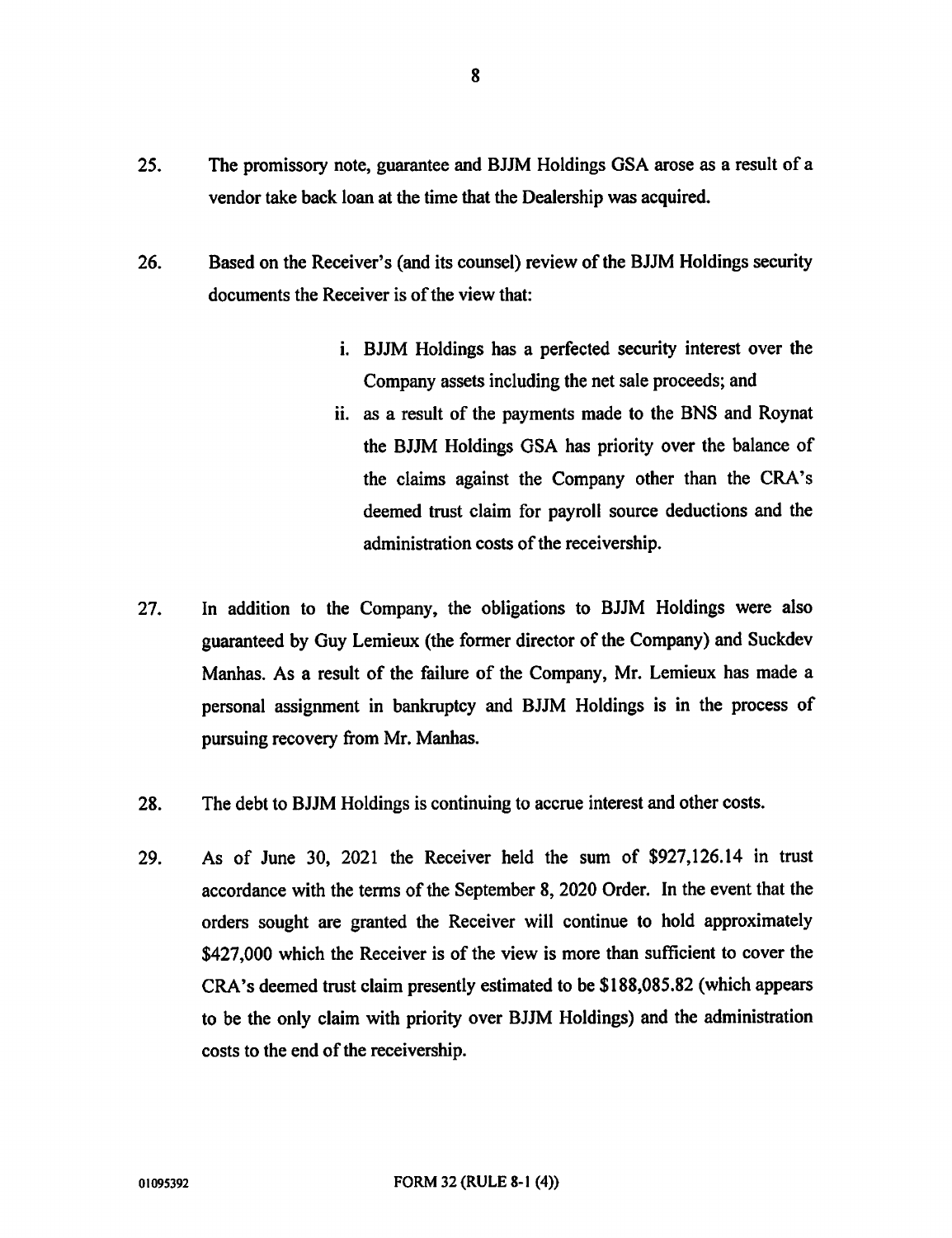#### Part 3: LEGAL BASIS

30. The Receiver relies on the:

- a. Supreme Court Civil Rules:
- b. Bankruptcy and Insolvency Act; and
- c. Order made September 8, 2020.
- 31. The September 8, 2020 Order authorizes the Receiver to:
	- a. collect and hold monies realized in the receivership (paragraph 13); and
	- b. to apply to the court for advice and directions (paragraph 36).
- 32. The Approval and Vesting Order which was expressly recognized and adopted in these proceedings (at paragraph 2 of the September 8, 2020 Order) specifically provides:
	- a. that the Sale Proceeds would be held by the Receiver; and
	- b. the Sale Proceeds would stand in the place and stead of the assets disposed of in the Sale Transaction as security for any and all security interests, hypothesis, mortgages, trusts or deemed trusts, liens, executions, levies, charges, or other financial or monetary claims (the "Claims")

# Schedule "B" to the September 8, 2020 Order

- 33. Based on the Receiver's review of the claims presently known to it and the security registrations particularized herein, the Receiver is of the view that BJJM Holdings are secured creditors of the Company and have priority over all other claims other than the CRA's deemed trust claim.
- 34. Based on the Receiver's present calculations, after making the proposed distribution to BJJM Holdings it will continue to hold approximately \$427,000 which the Receiver is of the view should be more than sufficient to pay the: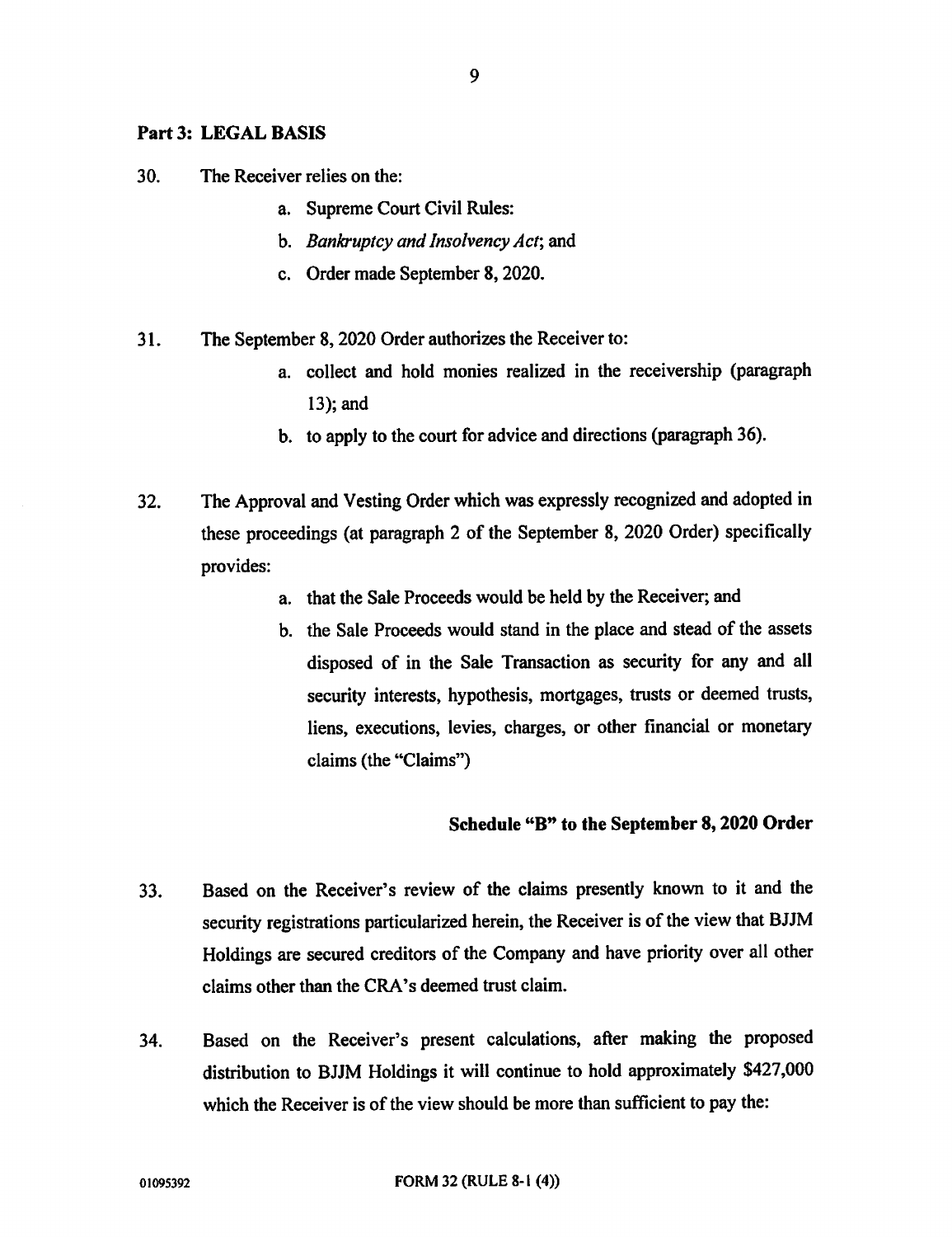- a. administration costs of the receivership; and
- b. CRA's deemed trust claim.

#### Tax liabilities

#### Payroll source deductions

- 35. Section 67(3) of the BIA provides that certain deemed trusts are deemed valid notwithstanding bankruptcy including deemed trusts under s. 227(4.1) of the Income Tax Act. Section 227(4) of the Income Tax Act creates a deemed trust in favour of the Crown over any amounts deducted under the Act and the deemed trust is given priority over any security interests.
- 36. Accordingly, the estimated \$188,085.82 in payroll source deductions due and owing by the Company will likely be impressed with a deemed trust in favour of the Crown which will have priority over secured creditors including BJJM Holdings.

# **GST**

- 37. Section 222(1) of the *Excise Tax Act* (ETA) creates a deemed trust in favour of the Crown for GST that is collected but not yet remitted.
- 38. Section 222(1.1) provides that the deemed trust does not apply at, or after, the time a person becomes a bankrupt within the meaning of the BIA for any amounts that were collected or became collectible before that time and s.86(1) of the BIA confirms that the Crown is only an ordinary creditor in a bankruptcy.
- 39. As a result, it is likely that the deemed trusts in favour of the Crown for GST are not effective as a result of the Company's bankruptcy and the Crown is an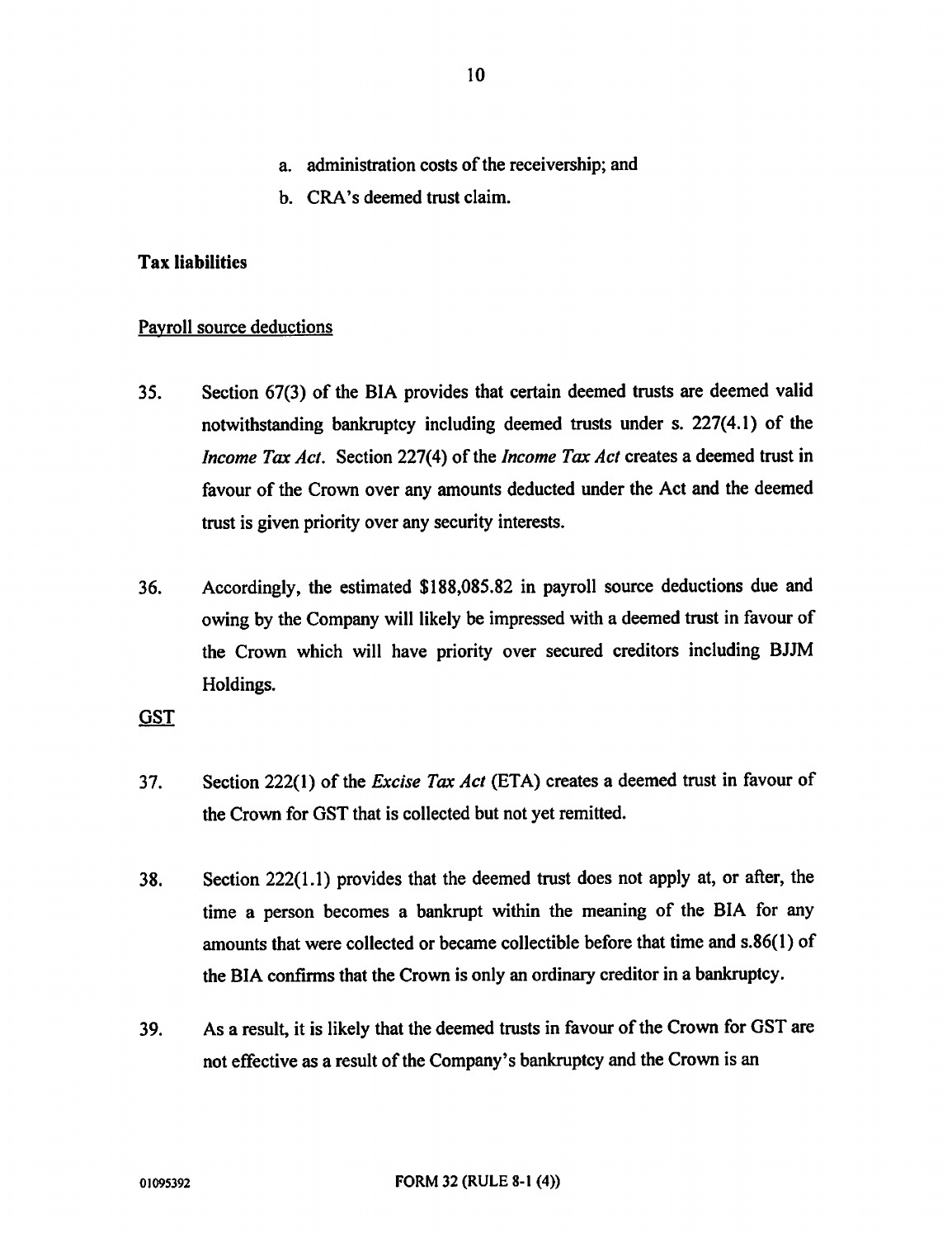unsecured creditor in respect of the unremitted GST liability.

Canada v. Callidus Capital Corporation, 2015 FC 977 (aff'd 2018 SCC 47) para 20.

# Part 4: MATERIAL TO BE RELIED ON

- 40. Order Made after Application, September 8, 2020;
- 41. Order Made after Application, October 23, 2020;
- 42. Order Made after Application, December 10, 2021;
- 43. Receiver's First Report dated October 19, 2020;
- 44. Receiver's Second Report dated November 30, 2020;
- 45. Receiver's Third Report dated July 6, 2021; and
- 46. Such further and other materials as counsel may advise.

The Applicant estimates that the Application will take 20m.

- [] This matter is within the jurisdiction of a master.
- [X] This matter is not within the jurisdiction of a master.

TO THE PERSONS RECEIVING THIS NOTICE OF APPLICATION: If you wish to respond to this notice of application, you must, within 5 business days after service of this notice of application or, if this application is brought under Rule 9-7, within 8 business days after service of this notice of application:

- (a) file an application response in Form 33;
- (b) file the original of every affidavit, and of every other document, that:
	- (i) you intend to refer to at the hearing of this application, and
	- (ii) has not already been filed in the proceeding, and
- (c) serve on the applicant 2 copies of the following, and on every other party of record one copy of the following:
	- (i) a copy of the filed application response;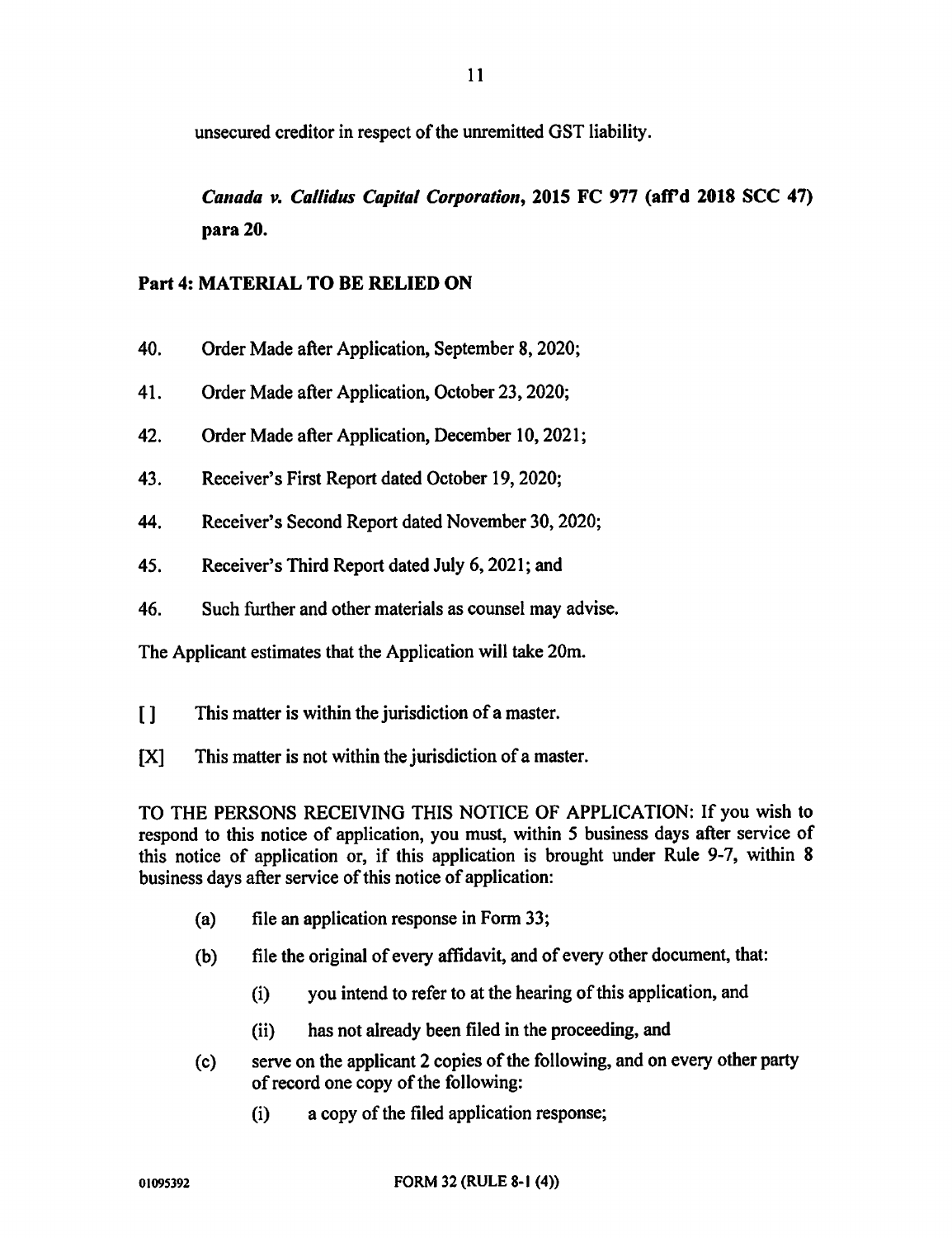- (ii) a copy of each of the filed affidavits and other doguments that you intend to refer to at the hearing of this application and that has not already been served on that person;
- (iii) if this application is brought under Ryle  $9\frac{1}{7}$ ,  $\frac{1}{4}$  if you notice that you are required to give under Rule 9-7  $(\cancel{9})$ .

Date: July 6, 2021

Signature of Jeremy D. West Counsel for McEown & Associates Ltd., in its capacity as the court appointed Receiver of the Company and not in its personal or corporate capacity

|       | To be completed by the court only:                                                       |
|-------|------------------------------------------------------------------------------------------|
|       | Order made                                                                               |
|       | in the terms requested in paragraphs _______. of Part 1 of this<br>notice of application |
|       | with the following variations and additional terms:                                      |
|       |                                                                                          |
|       |                                                                                          |
| Date: |                                                                                          |
|       | Signature of [] Judge [] Master                                                          |

[The following information is provided for data collection purposes only and is of no legal effect.]

#### THIS APPLICATION INVOLVES THE FOLLOWING:

[Check the box(es) below for the application type(s) included in this application.]

- [1] discovery: comply with demand for documents
- [] discovery: production of additional documents
- [] extend oral discovery
- [] other matter concerning oral discovery
- [] amend pleadings
- [] add/change parties
- [] summary judgment
- [] summary trial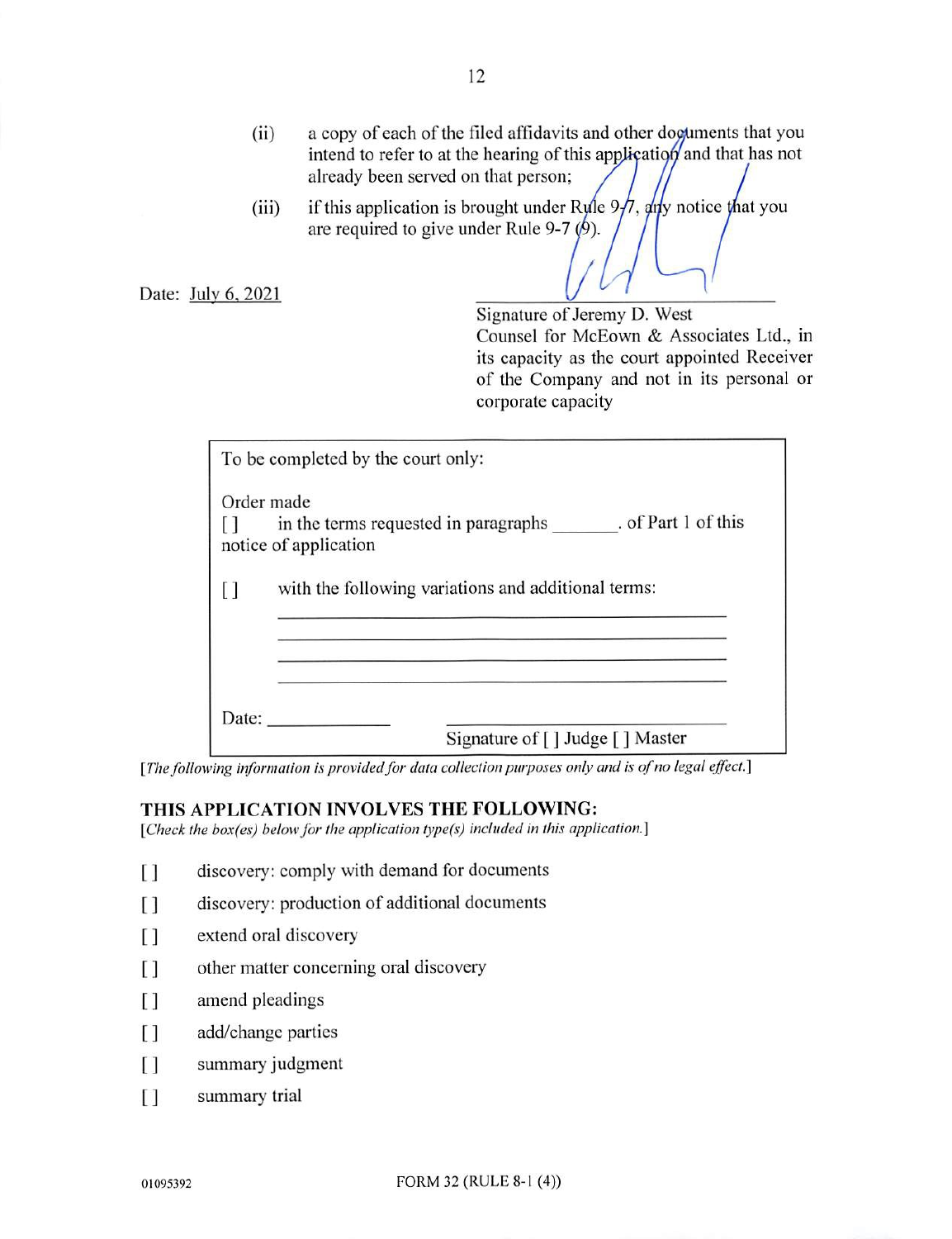- 
- [] service<br>[] mediation mediation
- [ ] adjournments
- [ ] proceedings at trial
- [] case plan orders: amend
- [] case plan orders: other
- [ ] experts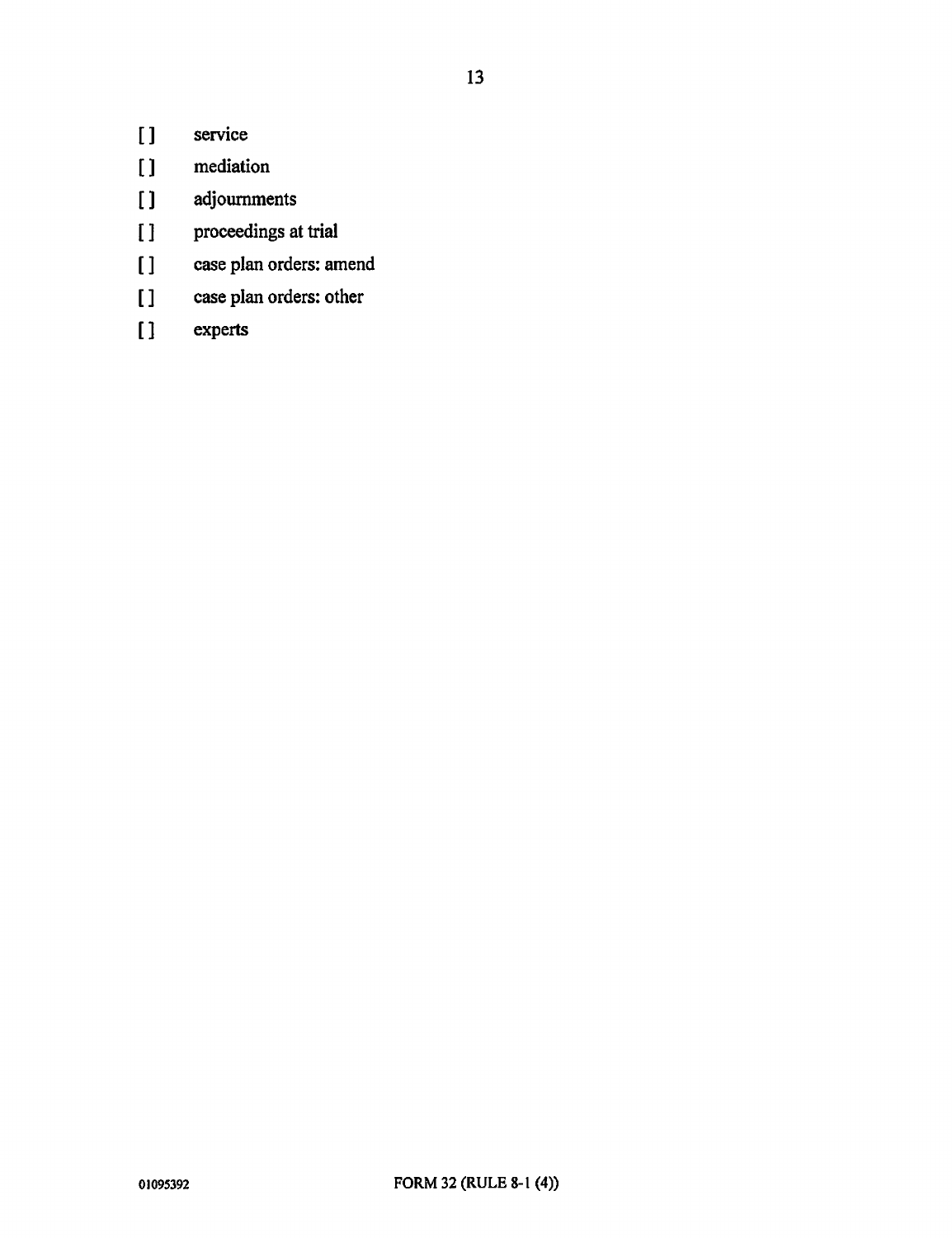# SCHEDULE "A"

# SERVICE LIST

| <b>Whitelaw Twining Law Corporation</b><br>2400 - 200 Granville Street<br>Vancouver, BC V6C 1S4<br>John Fiddick<br>Email: JFiddick@wt.ca<br>Tel.: 604-891-7259<br>Joseph Romanoski<br>Email: JRomanoski@wt.ca<br>Tel.: 604-891-7220 | <b>Counsel for the Respondent, Kamloops</b><br>Chrysler Dodge Jeep Ram Ltd. |
|-------------------------------------------------------------------------------------------------------------------------------------------------------------------------------------------------------------------------------------|-----------------------------------------------------------------------------|
| McMillan LLP<br>1500 - 1055 W. Georgia Street<br>Vancouver, BC V6E 4N7<br>Vicki Tickle<br>Email: Vicki.tickle@mcmillan.ca<br>Tel.: 236-826-3022                                                                                     | <b>Counsel for the Petitioner, The Bank of</b><br><b>Nova Scotia</b>        |
| McEown & Associates Ltd.<br>1140 - 800 West Pender Street<br>Vancouver, BC V6C 2V6<br>John McEown<br>Email: jmceown@boalewood.ca<br>Tel.: 604-558-8012                                                                              | <b>Trustee / Receiver</b>                                                   |
| <b>Watson Goepel LLP</b><br>1200 - 1075 West Georgia Street<br>Vancouver, BC V6E 3C9<br>Jeremy West<br>Email: jwest@watsongoepel.com<br>Tel.: 604-642-5684                                                                          | <b>Counsel for the Receiver</b>                                             |
| Bryan & Co. LLP<br>2900, 10180 - 101 Street<br>Edmonton, Alberta, T5J 3V5<br>Attention: Erin D. Oor<br>Telecopier No. 780-428-6324<br>Email: edoor@bryanco.com                                                                      | Counsel for the Purchaser, 1261441 B.C.<br>Ltd.                             |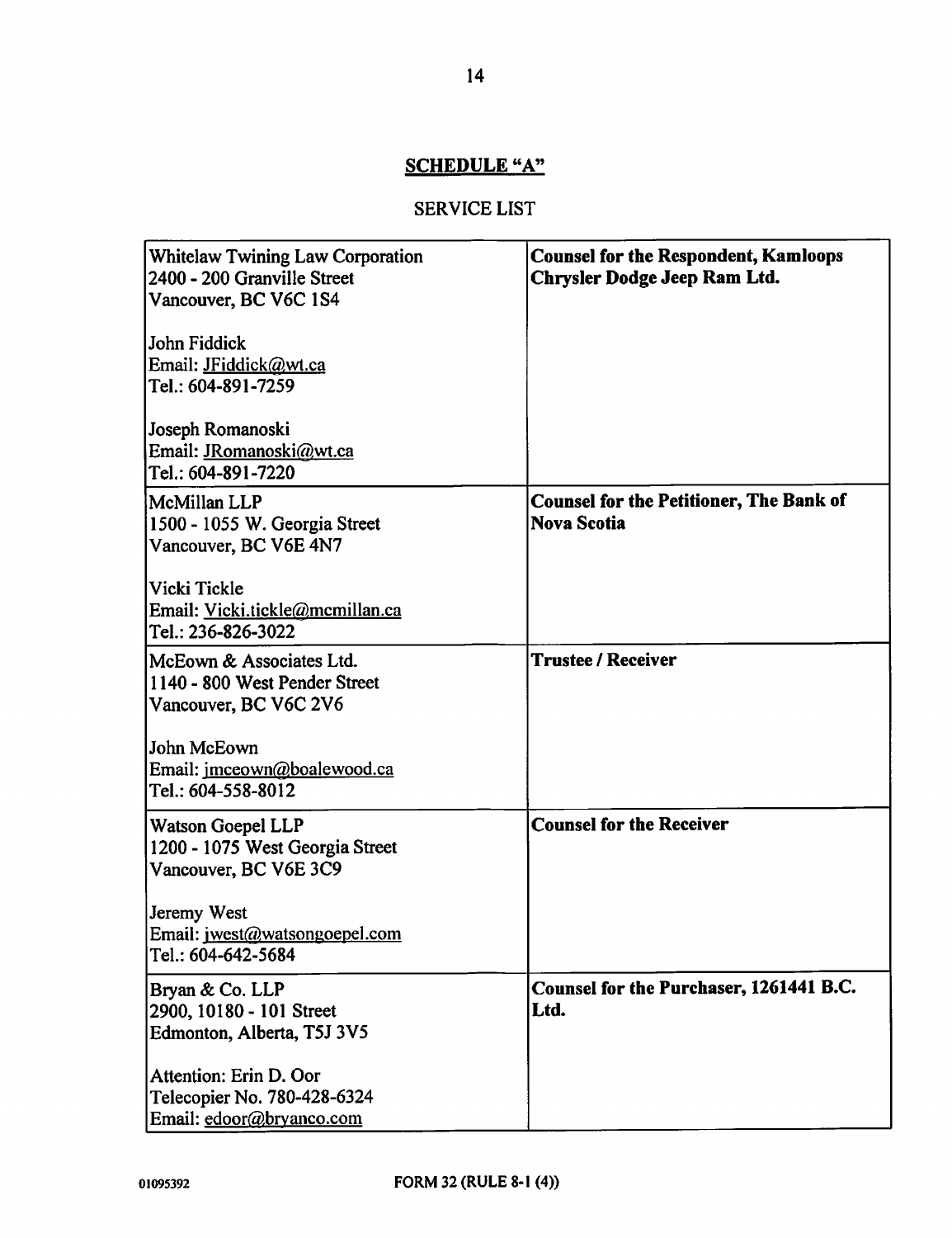| Nixon Wenger LLP<br>301-2706 $30^{th}$ Avenue<br>Vernon, BC V1T 2B6<br>Andrew A. Powell<br>Andrew.powell@nixonwenger.com<br>Tel: 250-542-5353 | <b>Brian Johnston and James McManes</b><br><b>Holdings Ltd.</b> |
|-----------------------------------------------------------------------------------------------------------------------------------------------|-----------------------------------------------------------------|
| <b>CRA-Tax-Pacific</b>                                                                                                                        | <b>Canada Revenue Agency</b>                                    |
| Surrey National Verification and Collection<br>Centre<br>9755 King George Blvd<br>Surrey BC V3T 5E1                                           |                                                                 |
| Fax No. (866) 219-0311<br>Email: cra-arc tax-fisc ins t-f g@cra-arc.gc.ca                                                                     |                                                                 |
| Ministry of Finance - PST - British Columbia<br><b>Station Provincial Government</b><br>PO Box 9445<br>Victoria BC V8W 9V5                    | <b>British Columbia Ministry of Finance</b>                     |
| Email: rmbtaxpayerinquiries@gov.bc.ca                                                                                                         |                                                                 |
| Office of the Superintendent of Bankruptcy<br>Service                                                                                         | <b>Office of Superintendent of Bankruptcy</b>                   |
| Email: ic.osbservice-bsfservice.ic@canada.ca                                                                                                  |                                                                 |
| Fraser City Motors, DBA Langley Chrysler<br>19418 Langley By-Pass<br>Surrey, BC V3S 7R2                                                       |                                                                 |
| Alberta Auto House Ltd.<br>70 25015 TWP 544A<br>Sturgeon County, AB T8T 0B9                                                                   |                                                                 |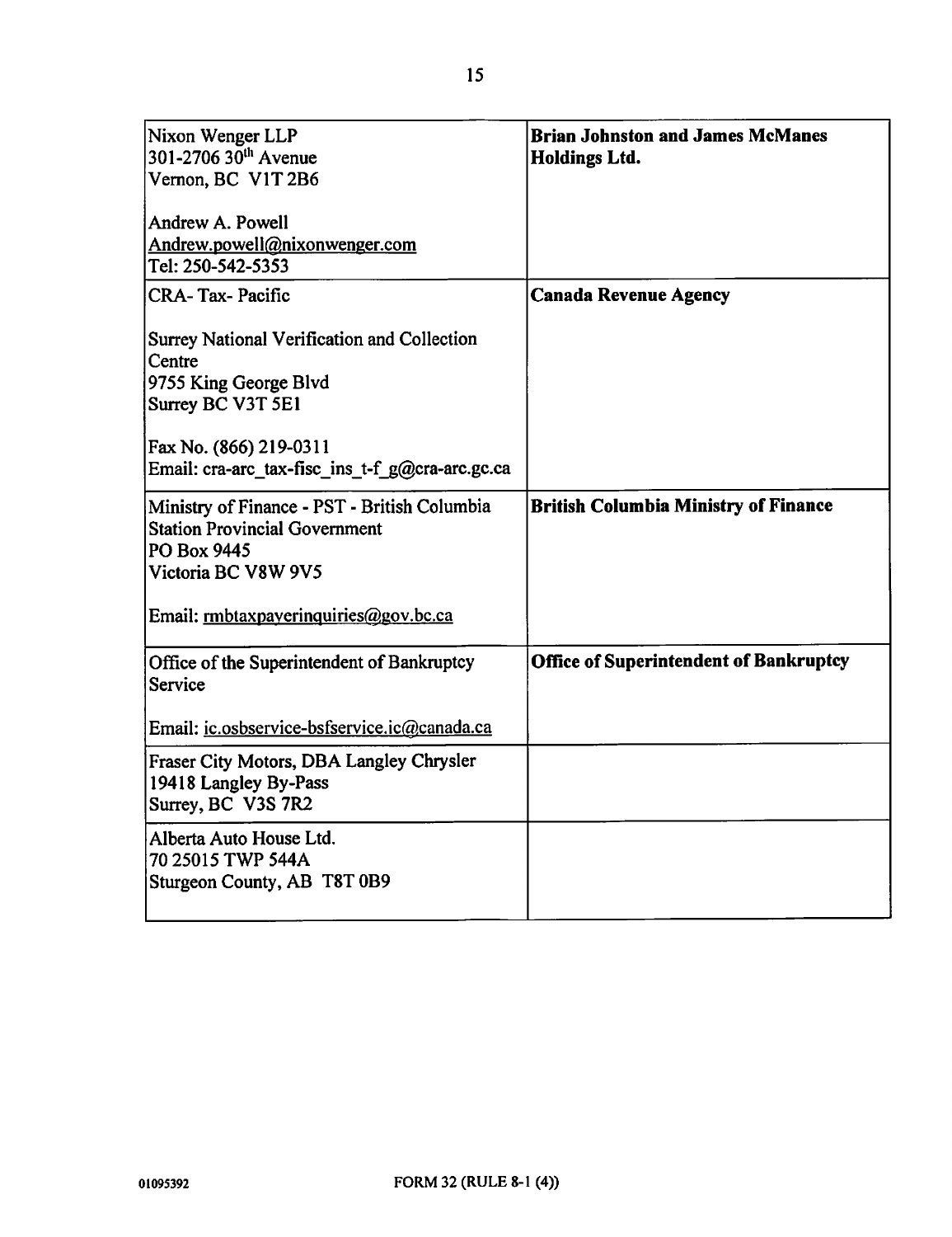# SCHEDULE "B"

No. S-209076 Vancouver Registry

# IN THE SUPREME COURT OF BRITISH COLUMBIA

BETWEEN:

#### THE BANK OF NOVA SCOTIA

**PETITIONER** 

AND:

# KAMLOOPS CHRYSLER DODGE JEEP RAM LTD.

RESPONDENT

# IN THE MATTER OF THE RECEIVERSHIP OF KAMLOOPS CHRYSLER DODGE JEEP RAM LTD.

# ORDER MADE AFTER APPLICATION

BEFORE )<br>)<br>) )

THE 13<sup>th</sup> DAY OF JULY, 2021

ON THE APPLICATION of McEown & Associates Ltd., in its capacity as the court appointed Receiver of Kamloops Chrysler Dodge Jeep RAM Limited (the "Company") coming on for hearing at Vancouver, British Columbia on the 13th day of July 2021 by teleconference and on hearing Jeremy D. West, counsel for the Receiver, and those other counsel listed on Schedule "A" hereto, AND UPON READING the material filed herein for the purposes of this application, AND pursuant to the to Section 243(1) of the Bankruptcy and Insolvency Act, R.S.C. 1985, c. B-3, as amended (the "BIA") and Section 39 of the Law and Equity Act, R.S.B.C. 1996 c. 253, as amended (the "LEA"), the British Columbia Supreme Court Civil Rules and the inherent jurisdiction of this Honourable Court;

THIS COURT ORDERS that:

- 1. The time for service of the Notice of Application dated July 6, 2021 is abridged such that the application is properly returnable on Tuesday July 13, 2021.
- 2. Service upon any interested party other than those parties on the service list maintained by the Receiver in this matter is hereby dispensed with.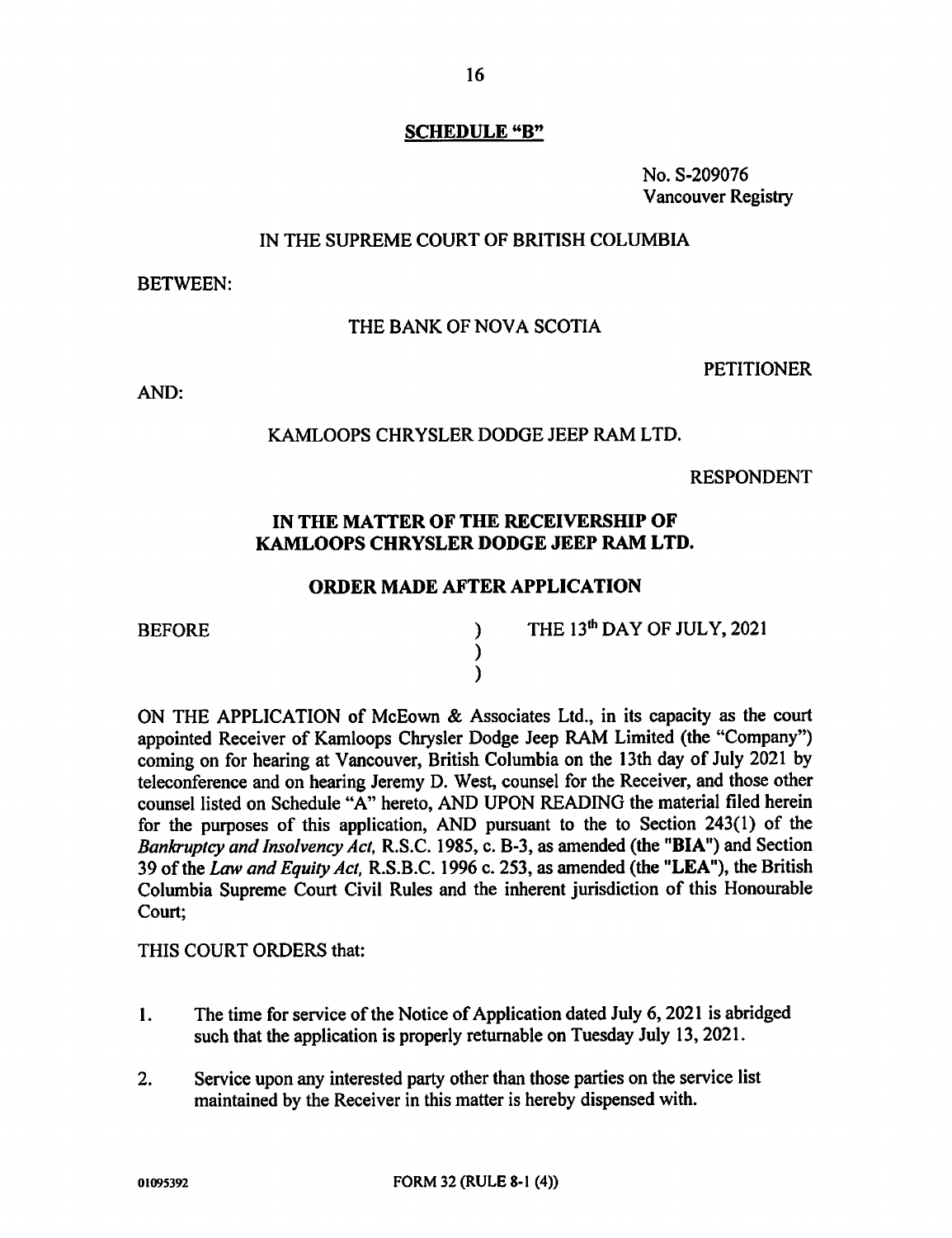- 3. That the Receiver is authorized and directed to distribute the sum of \$500,000 from the Company assets to Brian Johnson and James McManes Holdings Ltd.
- 4. Approval of counsel as to form listed in Schedule "A" hereto, except counsel for the Receiver, is hereby dispensed with.

THE FOLLOWING PARTIES APPROVE THE FORM OF THIS ORDER AND CONSENT TO EACH OF THE ORDERS, IF ANY, THAT ARE INDICATED ABOVE AS BEING BY CONSENT:

Signature of Jeremy West Solicitor for the McEown & Associates Ltd., in its capacity as the court appointed Receiver of Kamloops Chrysler Dodge Jeep RAM Limited

By the Court.

Registrar